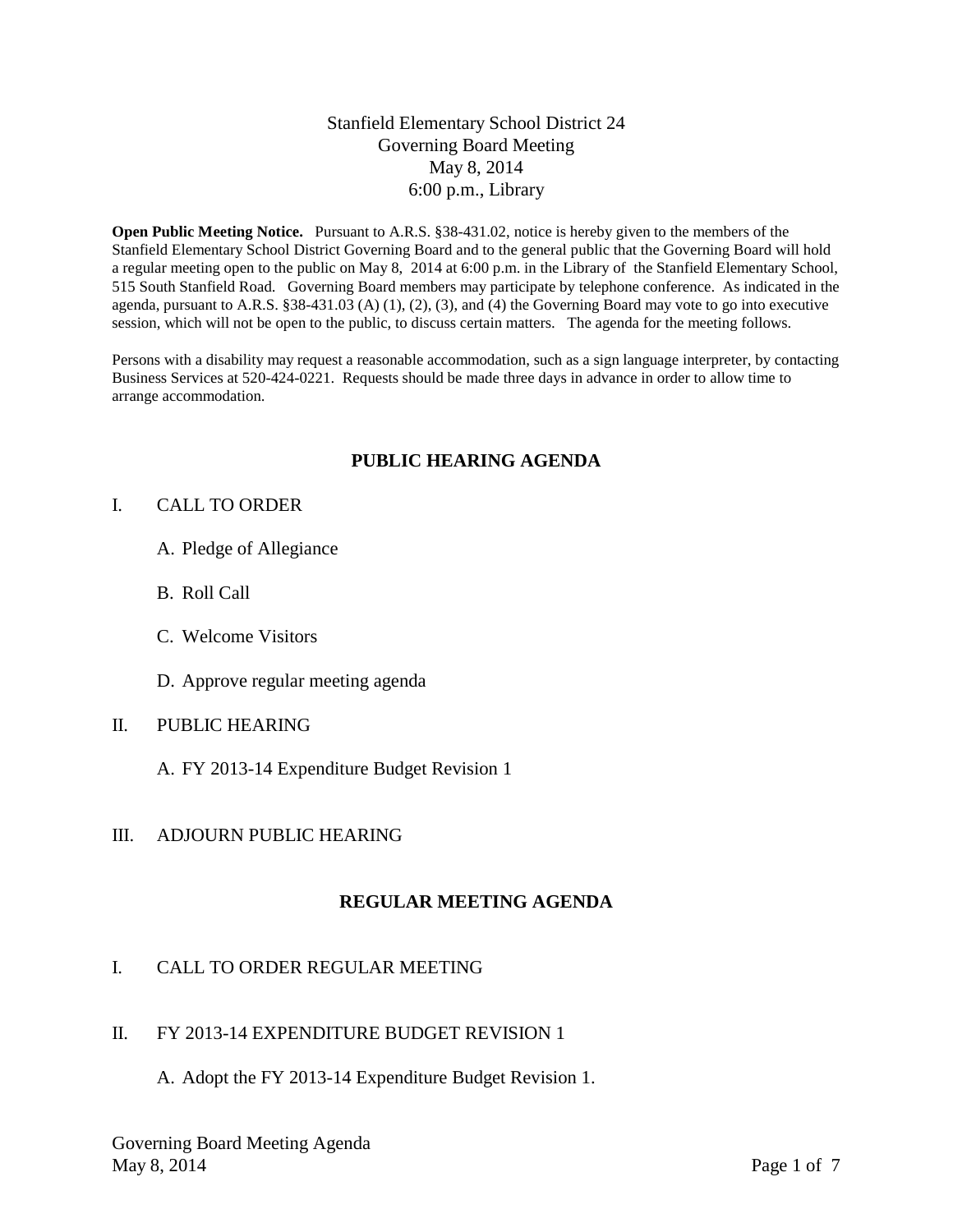B. Authorize FY 2013-14 expenditures to exceed Program, Function, and Object section budgets.

# III. CALL TO THE PUBLIC

Guidance for Public Participation in Board Meetings is provided in Policy BEDH. The President may recognize individuals wishing to address the Board under Call to the Public or under the item on the Agenda they wish to address. Each individual will be allowed five minutes unless additional time was requested and granted in advance by the Superintendent or President. ARS 38-432.02(H) provides that Board members shall not respond to comments unless the item is on the agenda.

The Board shall not hear personal complaints against school personnel or a person connected with the district. A procedure is provided by the Board for disposition of legitimate complaints in Policies KL, KB and KLD.

# LLAMADA AL PÚBLICO

La póliza BEDH, provee una guía publica para participar en juntas de la Mesa Directiva. El presidente de la Mesa Directiva puede reconocer a los individuos que desean dirigirse a la mesa bajo llamada al público o bajo el artículo en la agenda que desean tratar. A cada individuo se le otorgaran cinco minutos de tiempo, a menos que el Presidente o Superintendente le hayan concedido tiempo adicional por adelantado. La Póliza ARS 38- 432.02 dice que ningún miembro de la mesa responderá a ningún tipo de comentarios de temas que no estén en la agenda.

La mesa no oirá quejas personales en contra de personal de la escuela o personas que tengan alguna conexión con el Distrito. Para este tipo de quejas la mesa provee otro tipo de procedimientos para la disposición de quejas legítimas las cuales se encuentran en las siguientes Pólizas KL, KB, y KLD.

## IV. APPROVAL OF MINUTES

Approve the April 15, 2014 regular governing board meeting minutes.

## V. AWARDS AND RECOGNITIONS

A. Students of the Month, March, April and May

#### VI. REPORTS

A. Superintendent's Report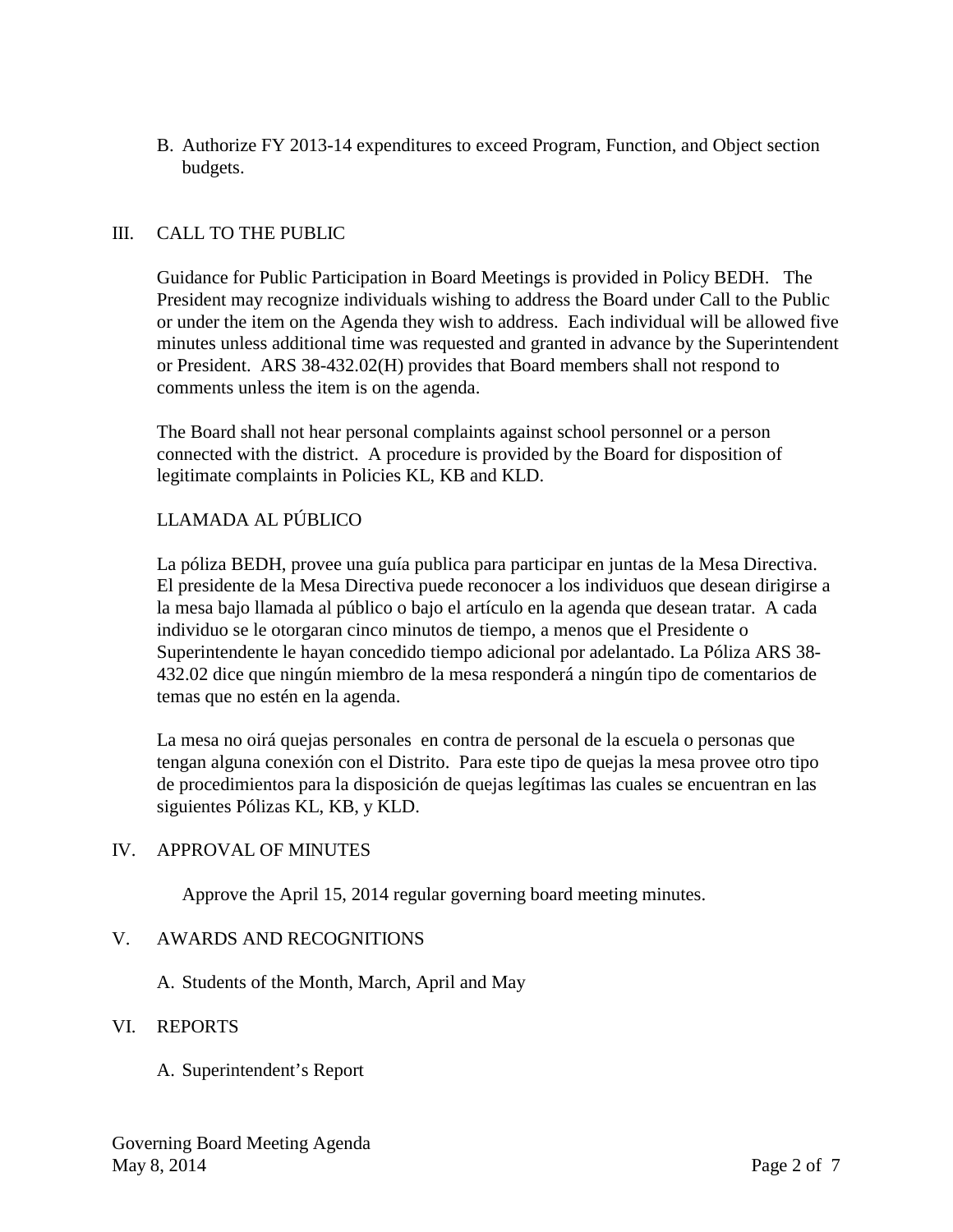- 1. Technology Plan update
- 2. Summer Professional Development
- B. April Public Funds Expenditure Reports (Pages 1-3)
- C. April Student Activities Report (Page 4)
- D. Principal's Report (Page 5)
- E. Operations Support Services Reports (Pages 6-8) 1. Maintenance
	- 2. Transportation
- VII. NEW BUSINESS ACTION ITEMS PERSONNEL (Pages 9-14)

All hiring is pending satisfactory completion of background investigation, records verification, and fingerprint report.

- A. Accept Teacher Contracts declined and resignations effective May 23, David Perkowski, Raymond Scanapico, and James Dean
- B. Approve resignation of Susan Stropko, Part-Time Administrator effective June 30, 2014
- C. Approve resignation of Beverly Crawford, Part Time Variable Teacher, effective May 23, 2014
- D. Approve 2014-2015 Certified Compensation Schedule revision (Page 15)
- E. Approve hire, 2014-15 Teacher on Assignment, Learning Coach, effective July 29, 2014:
	- 1. Derrick Murdock
- F. Approve hire, 2014-15 Teacher Contract, effective August 1, 2014: 1. Christine Friedemann
- G. Approve Annual Notice of Termination of At-Will Appointment and Notice of At-Will Appointment Memorandum (Page 16)
- H. Approve the annual Notice of Termination of Employment effective May 23, 2014:
	- 1. Frida Adams
	- 2. Martha Aguirre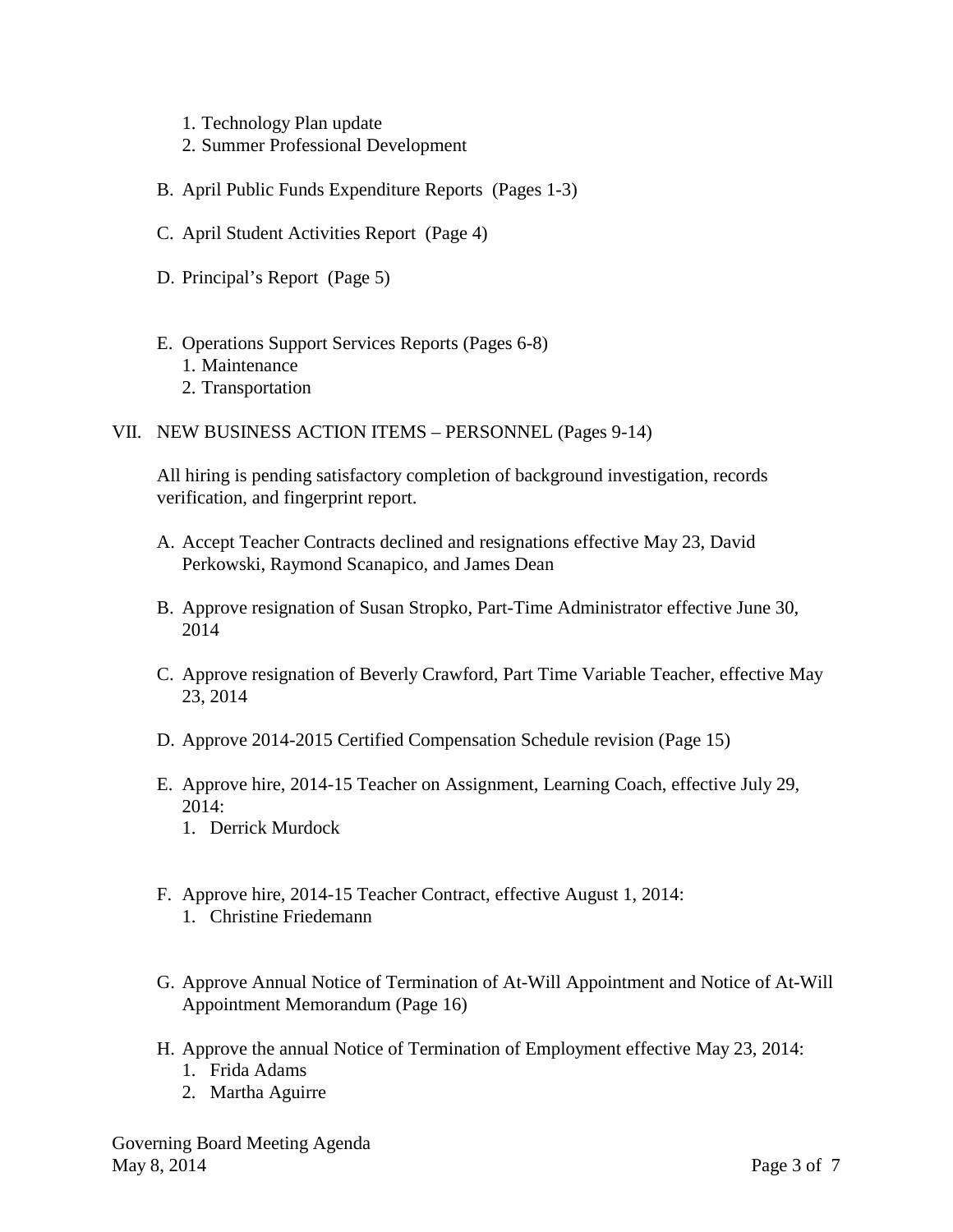- 3. Jeanine Elshere
- 4. Rose Gamez
- 5. Mary Garcia
- 6. Cecilia Gonzales
- 7. Patricia Homer
- 8. Maurice Kerckhoff
- 9. Alice Lechuga
- 10. Virginia McHaney
- 11. Maribel Pelayo-Guevara
- 12. Janice Poma
- 13. Teresa Rembao
- 14. Juanita Reyes
- 15. Janice Rhodes-Callaway
- 16. Conchita Sanchez
- 17. Donald Stinemetz
- 18. Carrie Van Slyke
- 19. Isedra Ybarra
- I. Approve the annual Notice of Termination of Employment effective June 30, 2014:
	- 1. Nancy Ash
	- 2. Calistro Coronado
	- 3. Lorinda El Aouita
	- 4. Daniel Encinas
	- 5. Dana Kim Espino
	- 6. Diane Lynn Farrow
	- 7. Geronimo Gamez
	- 8. Carlos Marin
	- 9. Vicki Morris
	- 10. Imelda Pelayo
	- 11. Rita Pelayo
	- 12. Richard Philippi
	- 13. Maria Jesus Romero
	- 14. Lupe Valenzuela
	- 15. Genoveva Villa
	- 16. Matilda Ybarra
- J. Approve rehire, Notice of "At-Will" Appointment Returning, 189-day schedule, effective August 6, 2014:
	- 1. Instructional Aide (Highly Qualified Paraprofessional)
		- a. Frida Adams
		- b. Martha Aguirre
		- c. Jeanine Elshere
		- d. Rose Gamez
		- e. Virginia McHaney
		- f. Conchita Sanchez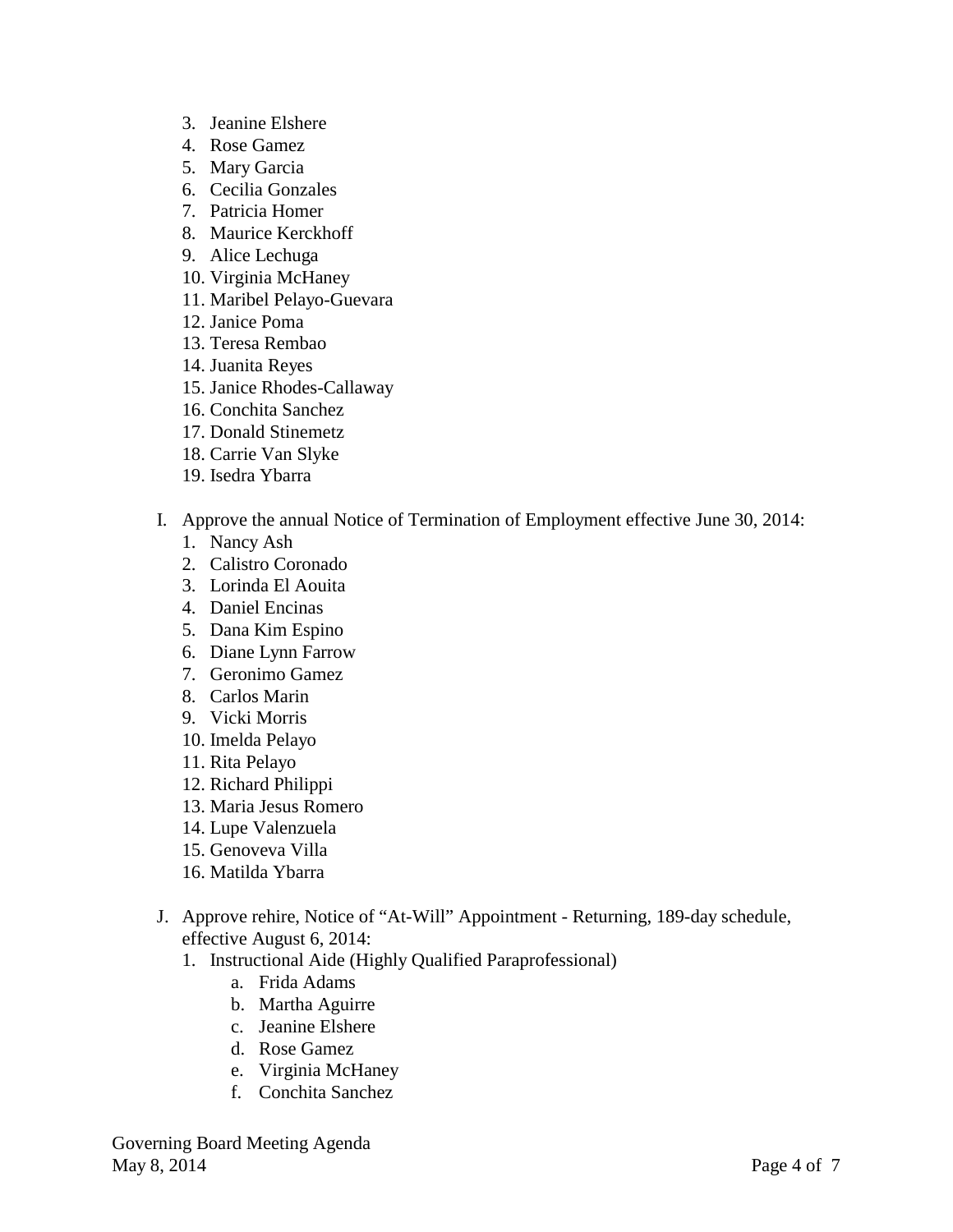- g. Carrie Van Slyke
- 2. Health Aide, Cecilia Gonzales
- 3. Office Worker, Janice Poma
- 4. Food Service I, Mary Garcia
- 5. Food Service II, Maribel Pelayo-Guevera and Juanita Reyes
- 6. Custodian, Imelda Pelayo
- 7. Custodian, Genoveva Villa
- K. Approve rehire effective August 6, 2014, Notice of "At-Will" Appointment Returning, 189-day schedule:
	- 1. Patricia Homer, Bus Driver
	- 2. Alice Lechuga, Bus Driver
	- 3. Teresa Rembao, Bus Driver
	- 4. Janice Rhodes-Callaway, Bus Driver
	- 5. Adrianne Smith, Dispatcher
- L. Approve rehire effective July 1, 2014, Notice of "At-Will" Appointment Returning, 261-day schedule, 1.0 FTE positions:
	- 1. Nancy Ash, School Secretary
	- 2. Calistro Coronado, Maintenance Worker III
	- 3. Daniel Encinas, Maintenance Worker I
	- 4. Diane Lynn Farrow, Business Services II
	- 5. Lorinda El Aouita, Business Services III
	- 6. Carlos Marin, Maintenance Service Worker II
	- 7. Vicki Morris, Business Services I
	- 8. Richard Philippi, Mechanic
	- 9. Maria Jesus Romero, Custodian
	- 10. Lupe Valenzuela, Administrative Assistant
	- 11. Matilda Ybarra, Reception/Office/Health
- M. Approve rehire effective July 1, 2014, Notice of "At-Will" Exempt Appointment Returning, 261-day schedule, 1.0 FTE position:
	- 1. Geronimo Gamez, Maintenance/Custodial Supervisor
	- 2. Kim Espino, Transportation Director
- N. Approve Reduction in Force per Policy GCQA Support Staff Reduction in Force:
	- 1. Isedra Ybarra, Print Shop Paraprofessional
	- 2. Donald Stinemetz, ISS Monitor
- O. Approve extra-duty compensation for Aides for professional development and participation in Parent Events for FY15
- P. Approve Extra Duty Security and Housing Agreement between Stanfield District and Carlos Marin for FY15 (pages 17-20)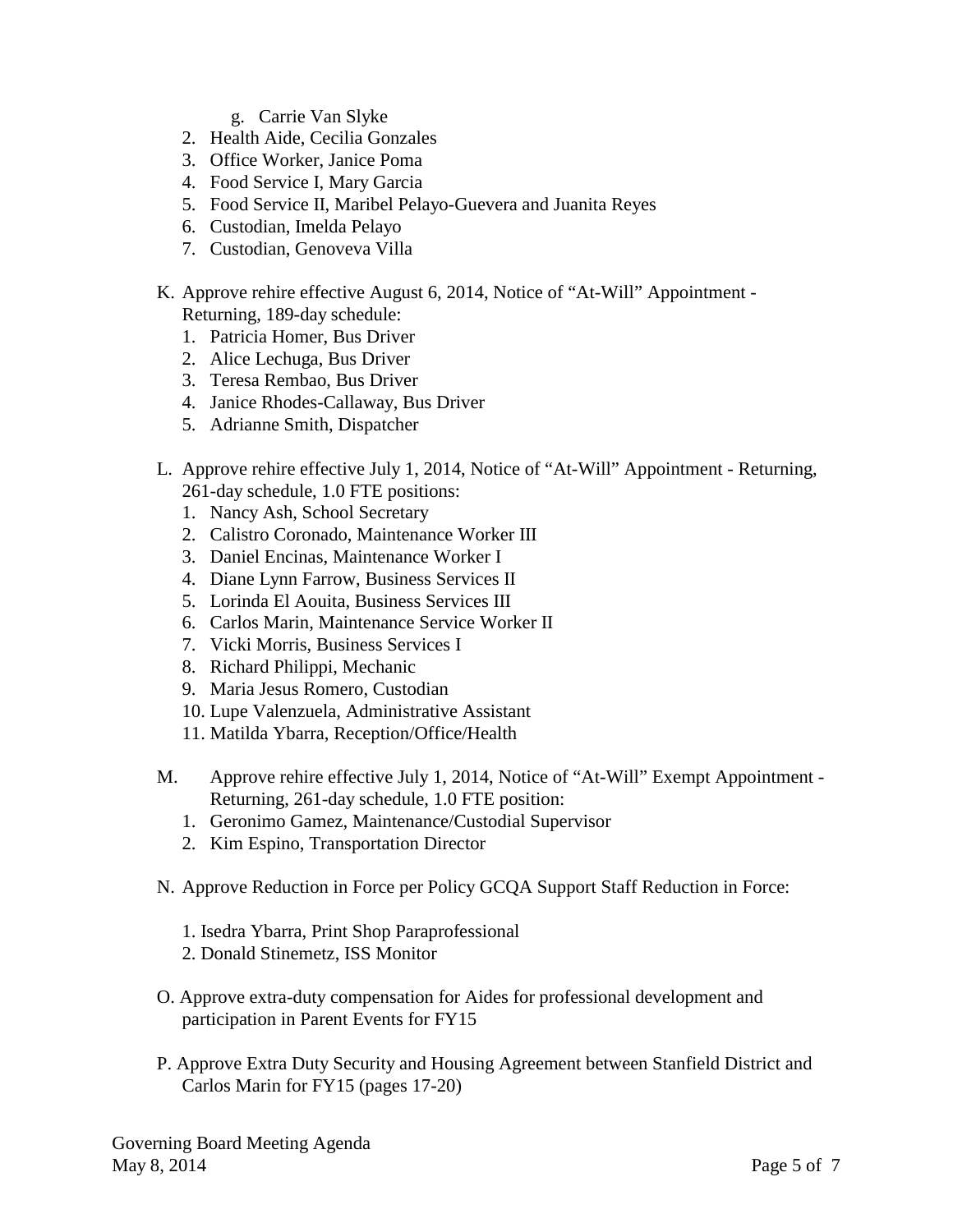- Q. Consider, discuss, amend if desired, and, if deemed advisable, to adopt a Resolution ordering and calling a special Budget Override Election to be held in and for the District and declaring the deadline for submitting arguments "For" and "Against" the election to the Pinal County School Superintendent as August 6, 2014 at 5:00 p.m. (Pages 21-24)
- R. Approve the Intergovernmental Agreement for Provision of Services by the Pinal County Recorder and Elections Department for the Special Maintenance and Operation Budget Override Election to be held in and for the Stanfield Elementary School District No. 24 of Pinal County, Arizona on November 4, 2014 (Pages 25 - 31)
- S. Consider, discuss, amend and take possible action regarding the Stanfield Elementary School District Governing Board's Statement of Support for the Special Maintenance and Operation Budget Override Election to be held in and for Stanfield Elementary School District No. 245 of Pinal County, Arizona, on November 4, 2014 (Page 32)

## VIII. NEW BUSINESS ACTION ITEMS – BUSINESS

| А. | Ratify approval of payroll vouchers |             |              |  |
|----|-------------------------------------|-------------|--------------|--|
|    |                                     | PV26        | \$144,349.29 |  |
|    |                                     | <b>PV27</b> | \$147,890.97 |  |
|    |                                     | <b>PV28</b> | \$64,257.30  |  |

#### B. Ratify approval of expense vouchers

| 1. | EV1441 | \$8,883.65  |
|----|--------|-------------|
| 2. | EV1442 | \$18,040.18 |
| 3. | EV1443 | \$30,654.28 |
| 4. | EV1444 | \$5,431.66  |
| 5. | EV1445 | \$12,305.05 |
|    |        |             |

- C. Accept donation of milk cooler by Connie Larenz and SNAP Ed, valued at \$3,300.00 (Page 33-34)
- D. Ratify the Superintendent's signature on the Memorandum of Understanding between the Stanfield Elementary School District no. 24 and Pinal Gila Community Child Services, Inc./Head Start Program for the period of July 1, 2014 to June 30, 2015. (Pages 35-44)
- E. Approve Sole Source procurement and award for Casa Grande Valley Newspaper for 2014-15 (Page 45)